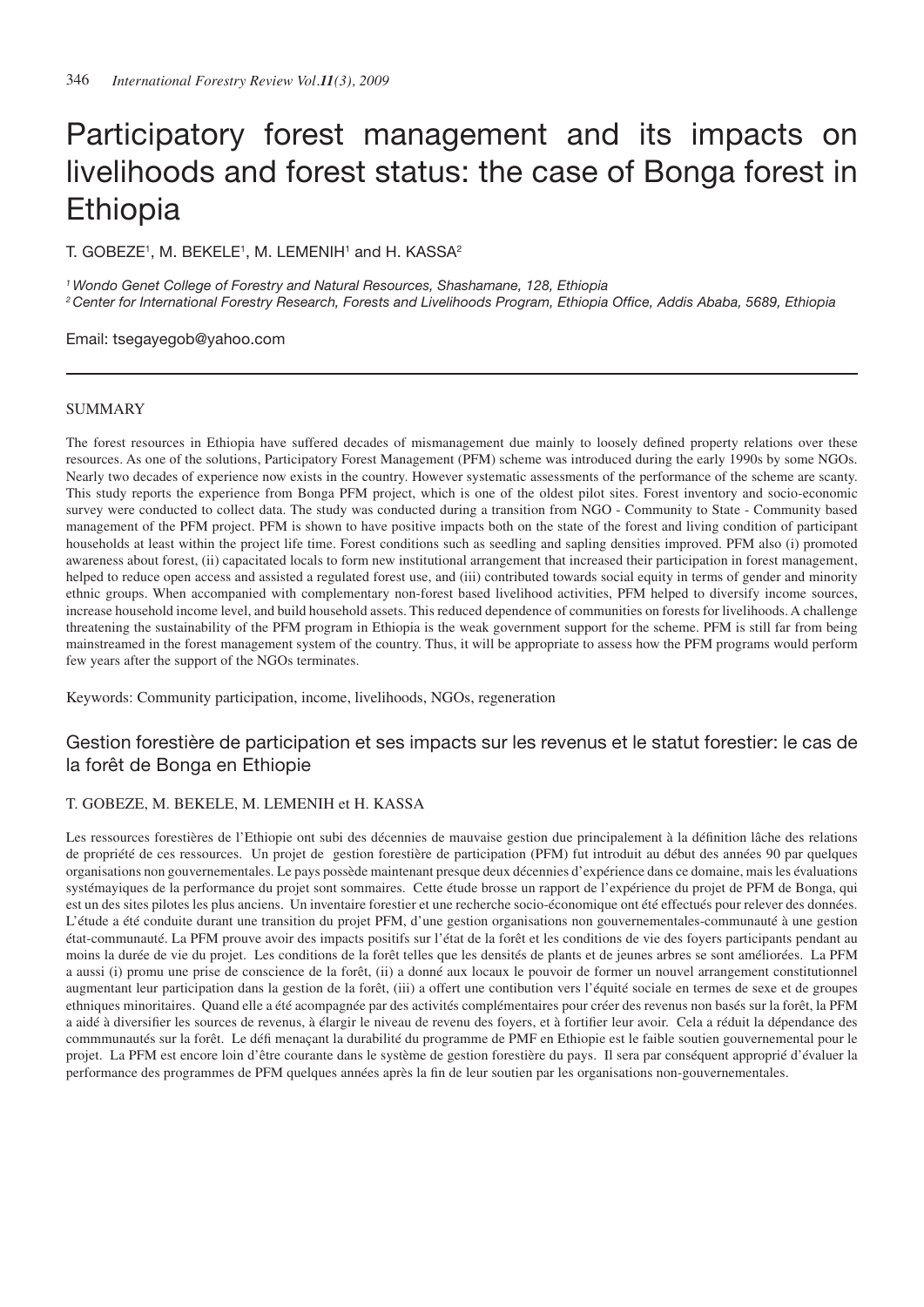# La gestión forestal participativa y sus impactos sobre el nivel de vida y el estado del bosque: un estudio del bosque de Bonga, Etiopía

# T. GOBEZE, M. BEKELE, M. LEMENIH y H. KASSA

Los recursos forestales de Etiopía han sufrido décadas de mala administración, debido sobre todo a una definición poco precisa de los títulos de propiedad de estos recursos. Un programa de Gestión Forestal Participativa fue introducido por parte de algunas ONGs durante la primera parte de la década de los 1990 como solución para esta situación, y ahora el país ha tenido casi dos décadas de experiencia de este modelo. Sin embargo, existen pocas evaluaciones sistemáticas del programa. Este estudio informa sobre las experiencias del proyecto de Gestión Forestal Participativa de Bonga, uno de los primeros lugares piloto, y con el objeto de reunir datos se realizaron un inventario forestal y una encuesta de carácter socioeconómico. El estudio se llevó a cabo durante el proceso de transición del proyecto, desde la gestión por parte de la ONG hacia una gestión comunitaria. Se demuestra que la Gestión Forestal Participativa tiene impactos positivos sobre el estado del bosque y las condiciones de vida de los hogares participantes, al menos mientras continuaba el proyecto. Se notó una mejora en ciertas condiciones forestales como la densidad de plantas de semillero y de árboles jóvenes, y la Gestión Forestal Participativa (i) promovía la conciencia forestal; (ii) capacitaba a la población local a formar nuevos organismos institucionales que aumentaban su participación en la gestión forestal, ayudaban a reducir el acceso libre y a regular el uso del bosque; y (iii) contribuía a la justicia social en cuanto al género y a los grupos étnicos minoritarios. Cuando fue acompañada de actividades complementarias no forestales, la Gestión Forestal Participativa contribuía a la diversificación de las fuentes de ingresos, al aumento de los ingresos y a la acumulación de bienes del hogar, lo cual reducía la dependencia de la población local de los bosques. La falta de apoyo gubernamental, sin embargo, amenaza la sostenibilidad del programa de Gestión Forestal Participativa en Etiopía, ya que la Gestión Forestal Participativa dista mucho aún de formar parte de la corriente dominante del sistema de gestión forestal del país. Por eso se aconseja volver a evaluar el rendimiento de los programas de Gestión Forestal Participativa algunos años después de que se acabe el apoyo financiero de las ONGs.

## INTRODUCTION

Ethiopia is a landlocked and predominantly agrarian country. Agriculture, including forestry, accounts for 54% of the Gross Domestic Product (GDP), employs 85% of the population, accounts for about 90% of the export and supplies over 90% of the raw materials for the agro-industries (MoFED 2006). Ethiopia owns diverse vegetation resources that include high forests, woodlands, bushlands, plantations, and trees outside forests. Each of these vegetation resources variously contributes to the production, protection and conservation functions, and play significant role in the national and local economy. There are six key economic roles that forest resources play in Ethiopia: (i) foreign currency earnings, mainly from export of non-wood forest products; (ii) import substitution for energy; (iii) contribution to the GDP; (iv) employment generation; v) livelihood support for millions of citizens, and vi) provision of environmental services that support other sectors, particularly agriculture, construction and energy. At local level forests and trees provide food, medicine, energy, fodder, farm implement and construction materials. Upon conversion forestlands have been offering fertile croplands to sustain crop production. When protected forests are used as rangelands, act as biological measures to conserve soil and water and provide watershed protection. Studies show that 90% of the energy used in Ethiopia originates from biomass, and nearly 80% of human and 90% of livestock populations in Ethiopia depend on traditional herbal medicine for primary health care (WHO 2002 and Yinger *et al*. 2007). FAO (2002) estimated that Ethiopia's fuel wood consumption amounts to 84 million m<sup>3</sup> per year.

Despite their wide reaching significance, forest resources of the country have been declining both in size (deforestation) and quality (degradation) (Reusing, 1998 and WBISPP, 2004). The annual deforestation rates declined over time, from 800 000 ha during the 1950s (Pohjonen and Pukkala 1990) to 200 000 – 300 000 ha between 1967 and 1979 (Achalu 1995), 163 600 ha between 1986 and 1990 (Reusing 1998) and 141 000 ha between 1990 and 2005 (FAO 2006). Regardless of the high rate of deforestation, Ethiopia still owns some forest resources. According to WBISPP (2004) Ethiopia owns 4.072 million ha of high forests, 29.24 million ha of woodlands, 26.4 million ha of bushlands and 0.216 million ha of plantations. These forest resources together cover about 53% of the country's landmass.

Overwhelmingly, the human factor is responsible for forest degradation in the country. Population growth, poverty, unstable land-tenure system, property right over forests, lack of forest and land-use policies (Bekele 2003) and socio-political instability (Yirdaw 2002) are among the major driving factors often listed. In general, the sector is characterized by weak governance and regulatory frameworks expressed in terms of lack of policy, weak law enforcement, institutional instability, poor human and logistic capacity, and meager budgetary allocation. The sector experienced 45 rounds of organizational restructuring since 1935, which has resulted in fast turn over of employees, discontinuation of programmes and projects, confusion of responsibilities and mandates, misplacement of documents and files, and progressive weakening of operations (Yemishaw 2002).

Furthermore, in Ethiopia, property relations over such resources like forests, water bodies, aquatic resources notably fish, wildlife, and other natural resources remained loosely defined and indecisively enforced. The lack of stability of rural institutions and subsequent confusions over tenure and access rights have affected people's willingness to invest on land management practices and on tree planting (Bekele *et al*. in press). The Imperial government that ruled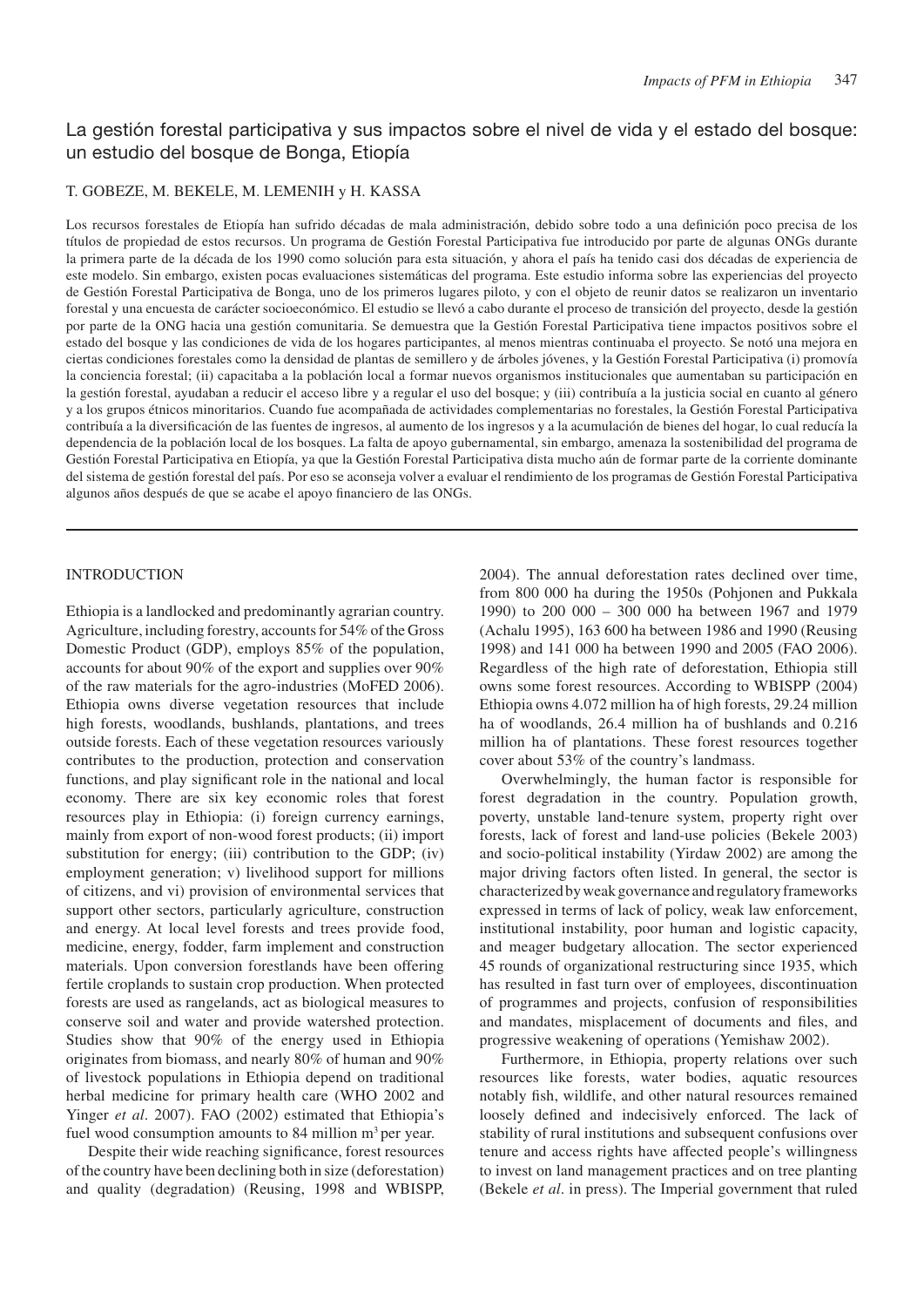the country from 1930s to 1970s encouraged agricultural expansion through indiscriminate individualization of the forest resources to increase its tax revenue. The Socialist government, from 1974 to 1991, nationalized all forest resources of the country, making itself, not only the exclusive owner, but also the sole forest developer. From 1991 up to the present, in sharp contrast to the previous years, the State retreated from obligations it had assumed in previous years as forest custodian and developer without putting appropriate institutions in place (Bekele 2003).

The centralized approach of the State adopted by the successive governments in Ethiopia to manage and develop forest resources appeared not compatible with communities' perception of access rights to forest products and their demands for forest ownership. The approach also undermined the roles of local communities, their traditional institutions and knowledge in forest management practices, and considered local communities as enemies (destroyers) of the forests. Without the legal recognition of the right to use forest products, local people have neither the interest nor the courage in protecting and developing forests. Such systems would rather generate an incentive structure that force locals to irresponsibly exploit forests. Successive governments also failed to allocate sufficient human and economic resources to sustainably manage nationalized forests. Consequently, forest resources belong to the State *de jure* but they are *de facto* open access for all sorts of exploitation.

Participatory Forest Managements (PFM) was introduced as one of the solutions to solve the problem of open access to forest resources and promote sustainable forest management in the country through community participation. Some experiences from around the world show that shifts from state-centered policies toward solutions at the local level, such as PFM, resulted in successful forest conservation and development (e.g. Fisher 1999; Wily 2002 and Khanal 2007). Based on lessons learnt elsewhere, PFM was introduced to Ethiopia by some NGOs and donor agencies, notably FARM Africa, SOS Sahel, GTZ and JICA. These non-State actors attempted to respond to the prevailing forest management problems in Ethiopia through the introduction, adaptation and establishment of PFM projects. The few PFM pilot activities that started in Ethiopia include projects at Chilimo and Bonga forests by FARM Africa, at Borana by FARM Africa and SOS Sahel, at Adaba Dodolla by GTZ, and Belete Gera forest by JICA (Temesgen *et al*. 2007 and Terefe 2002). These pilot PFM projects attempted to introduce the following: (i) devolution of certain bundles of property rights from the state to the community, (ii) allowing local people to manage the forest resources sustainably, and (iii) partial utilization of the forest resources for livelihood support. Indeed, the introduction of PFM was expected to achieve the dual goal of contributing to the sustainable management of the forest resources and the improvement of the socioeconomic status of the local community. Nonetheless, systematic studies are lacking that examined whether the PFM initiatives in Ethiopia have achieved their objectives as expected, and to draw lessons that can be used in the future in applying the experiences to other areas in terms of the contribution of PFM to forest conservation and the improvement of the socioeconomic conditions of the forest dependent people.

The objectives of this study are (i) to examine the contribution of PFM to local livelihoods in terms of incomes of households organized under the program; (ii) to assess the effects of PFM in empowering poor women and minorities in terms of participation, benefit sharing and decision making, and (iii) to determine and quantify the changes in forest status by comparing forests under and outside PFM.

### MATERIALS AND METHODS

#### **Site and project descriptions**

The study was conducted in Bonga, which is one of the oldest PFM intervention sites in Ethiopia. The forest in Bonga is one of the two major blocks of broadleaved rainforest remnants in Ethiopia renowned for their rich biodiversity including wild *Coffea arabica* (L.) and several wild spices (Senbeta 2006). Bonga is found in Kafa Zone, *ca.* 430 km south-west of Addis Ababa. It is situated between  $7^{\circ}00^{\circ} - 7^{\circ}$ 25' N and  $35^{\circ}55' - 36^{\circ}37'$  E, and within the altitudinal range from 1400 to 1650 m. The mean annual rainfall is 1584 mm. The area is characterized by a long rainy season that extends from March through October. The mean maximum and minimum temperatures are  $27.1\,^{\circ}\text{C}$  and  $11.8\,^{\circ}\text{C}$ , respectively. The soil of the area is characterized by a well-drained, deep, dark reddish top layer overlying a dark red and dark reddishbrown clay loams. The soils are strongly to moderately acidic (Derero 1998).

Bonga District has a total population of 99 847. More than 82 % of the population lives in rural area. About half of the population is animist. Animism requires the presence of forest in which the spirits dwell (FARM Africa 2002a). Kaffa, Kembata, Amhara and Menja are the four ethnic groups in the area. The majority of the people belong to the Kaffa ethnic group, while the Menjas are the most marginalized and ostracized ethnic group. Agriculture is the principal source of livelihood for most of the population. It is characterized by a subsistence mixed farming system, where rain-fed crop faming and livestock production coexist. They cultivate mainly maize (*Zea mays* L.), teff (*Eragrostis tef* (Zucc.) Trotter), beans (*Vicia faba* L.) and false banana (*Enset ventricosum* (Welm). Cheesm) locally called "enset". Cattle, sheep and goats are the main livestock types raised in the area. Harvesting of non-timber forest products such as wild coffee, spices and honey occupies an important place in the household economy in the area (FARM Africa 2002b and Bognetteaul *et al*. 2007). The livelihood of the Menjas was primarily based on selling firewood and charcoal (FARM Africa 2002b).

Bonga PFM is initiated and ran by FARM Africa. The project had two phases: the first phase ran for 8 years between 1995 and 2002. The second phase, which was the focus of this study, lasted between 2002 and 2007 (Temesgen *et al.* 2007). The project introduced PFM as an alternative scheme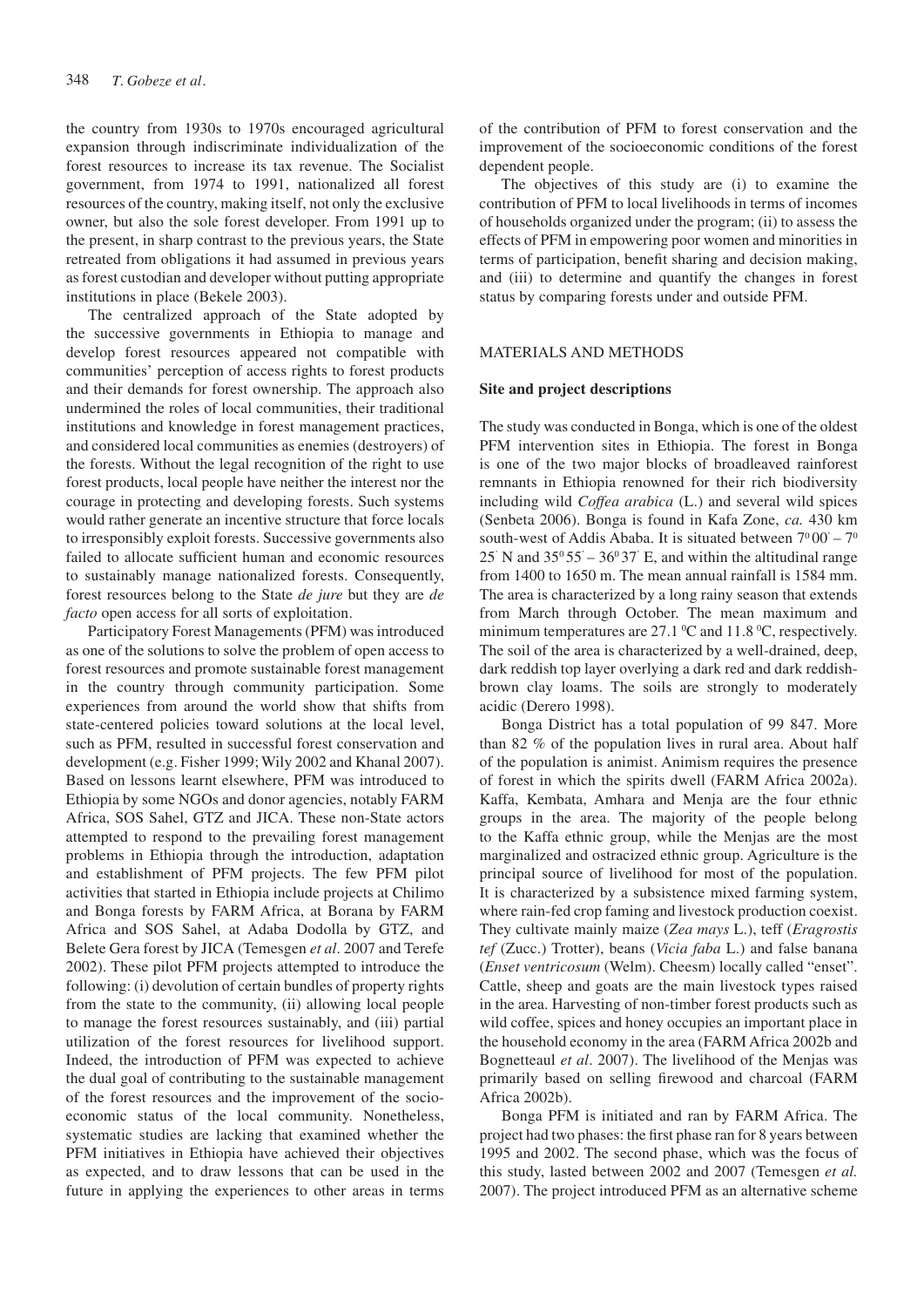of forest management instead of policing the forests using hired guards that had been used for years to exclude local communities (FARM Africa 2002b). The goal of the project was to improve the livelihoods of forest-dependent people, especially the poor, disadvantaged groups and women. The purpose of the project was to improve the efficiency and effectiveness of land use, through participatory forest management. The Bonga PFM project had the following overall objectives:

- • To contribute to the long term conservation of forest ecosystems in the area through the development and establishment of new systems of forest management;
- • To build the capacity of government staffs and rural communities to manage natural resources in a sustainable way, in management partnership;
- To sustain and /or increase income opportunities from improved natural resources management and diversified livelihoods, and
- To catalyze the adoption of PFM within Ethiopia's forest policy and practice;

The program designed twofold approaches to sustainable forest management. That is, i) establishing community level forest management systems and promoting forest-based livelihoods, and ii) introducing and supporting other nonforest-based alternative livelihoods (Temesgen *et al.* 2007). The key assumption behind the alternative livelihoods approach is that the alternative livelihood activities and associated incomes replace forest-dependent livelihoods and thus reduce the pressure on the forest resources. Non-forestbased livelihood activities focus on the promotion of crop variety improvement, horticulture promotion, poultry breed improvement, sheep fattening, soil and water conservation, and goat rearing. Forest-based livelihood activities focus on NTFPs products such as honey, spices, and forest coffee. The overall impact that the project sought to achieve was the establishment of a sustainable forest management system for environmental conservation linked to sustainable rural livelihood (FARM Africa 2002b). At the beginning, the project carried out a comprehensive stakeholder analyses and detailed survey of traditional/customary rules governing forest access to identify participants of the project. It also employed participatory criteria development and endorsement against which candidates were screened for membership. By this system forest dependent households were identified and assisted to be organized into Forest User Groups (FUGs). These FUGs were recognized by local authorities and entered into agreement with the State, represented by the District Office of Agriculture and Rural Development (DOARD), to take the responsibility of managing defined areas of the forest in a sustainable way as per the jointly (community – NGO –DOARD) developed forest management plan. Following their establishment and legally endorsed access, FUGs developed their own bylaws that governed their own administration and forest management activities. These FUGs were later promoted to Forest User Cooperatives (FUCs) by the Cooperatives Promotion Desk of the Office of Agriculture. This led them to get legal status that allowed them to sue in courts those who would illegally harvest products in their designated forest areas.

#### **Methods of data collection**

#### *Socio-economic survey*

A preliminary informal survey was carried out with experts of the Natural Resources Management Department of the District Office of Agriculture and Rural Development, with field staff of Bonga PFM project, and with key informants from the local communities, including from non-participants in the project. The informal discussions focused on perceived trends and changes that PFM achieved on forest status and on household income, the role of external support, the impact of PFM on community empowerment, on the attitude of members and non-members on PFM, on the sustainability of PFM, and on challenges and opportunities of the scheme. A structured questionnaire was then prepared and pre-tested before use to improve its clarity and check for its accuracy to collect the required data. It was then translated into 'Kefinoono', the local language, in which the interview was conducted. Enumerators were recruited from the study area and trained. The formal survey focused mainly on household and demographic characteristics, on the impacts of PFM on local livelihoods in general and in terms of self reported changes in income level, income sources and asset accumulations, on aspects of empowerment before and after PFM, and on the sustainability of FUCs without external support and the like. Three of the six Forest User Cooperatives of the Bonga PFM project were selected randomly. Then among all members of these three cooperatives, the questionnaire was administered on randomly selected 93 households.

#### *Forest inventory*

Two separate forest patches, one under PFM and the other outside PFM but adjacent to the first, were identified and an inventory was carried out using systematic line transect sampling design. The line transects were laid out across the contour at the regular interval of 300 m. Plots were then laid on the transects at the interval of 150 m. Circular plots of 314 m<sup>2</sup> (10 m radius) were used as the main plot for inventorying mature trees ( $DBH > 10$  cm). For seedlings and saplings, an inner 2.5 m radius sub-plot was used. A total of 40 plots (20 in the PFM forest and 20 in the non-PFM forest blocks) were taken. Seedlings were defined as woody plants with height ≤ 1.5 m, and sapling as those with height > 1.5 m, and DBH < 10 cm (Kelbessa and Soromessa 2004). Vernacular names were identified with the help of knowledgeable individuals from the community. Species identification was attempted in the field by using available references (Bekele *et al*. 1993; Kelecha 1987 and Edwards *et al*. 1995, 1997, 2000). For species found difficult to identify in the field, specimens were collected, pressed and identified at the National Herbarium of Addis Ababa University. Plant nomenclature follows Flora of Ethiopia and Eritrea (Edwards *et al*. 1995, 1997, 2000).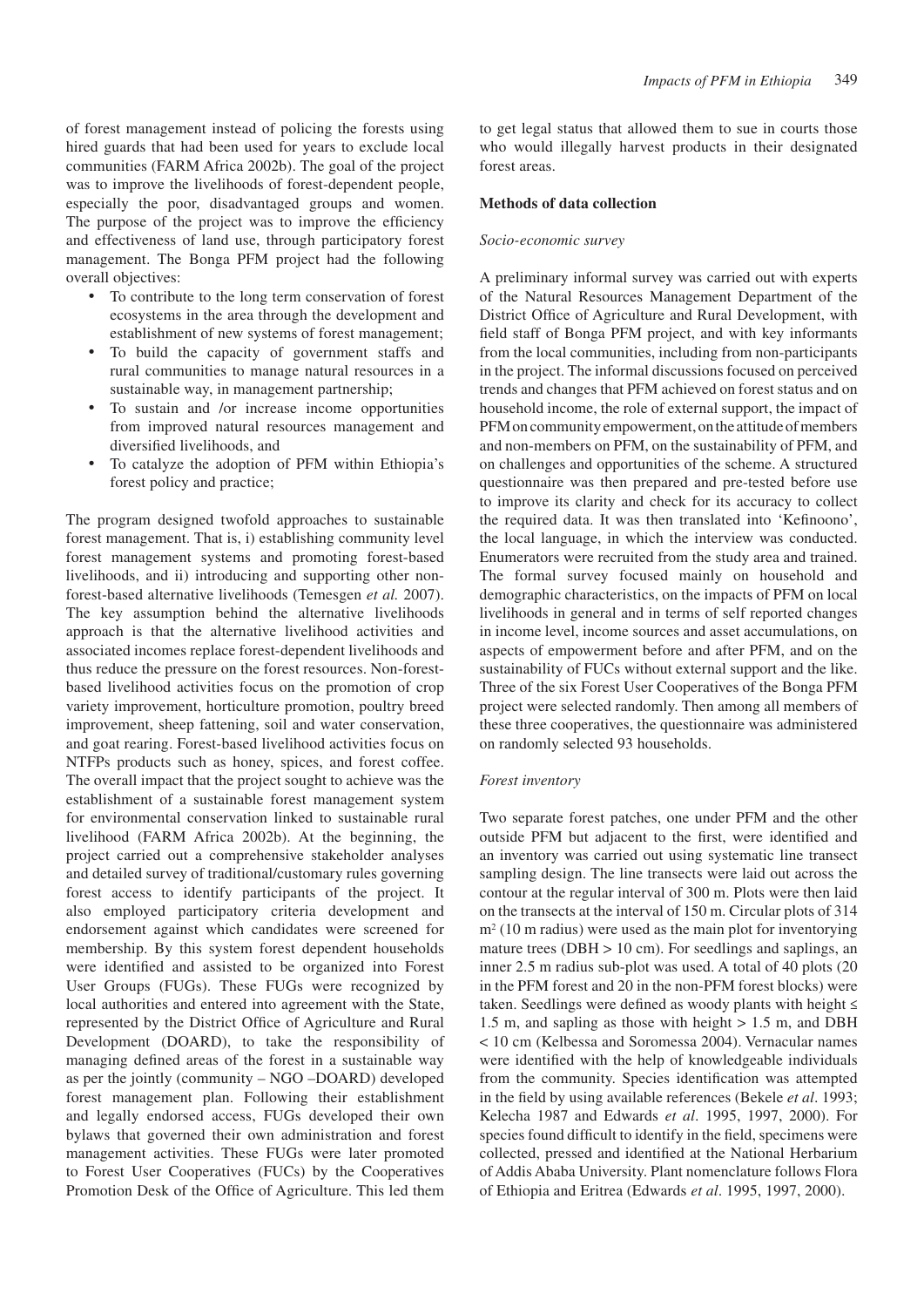## **Data treatment and analyses**

#### *Socio-economic data analysis*

The responses of the key informants and records of Focus Group Discussions were coded and analyzed following the procedure outlined by Miles & Huberman (1994). Accordingly, relevant themes and concepts were identified and summarized. The formal survey data were cleaned, coded and analyzed with the help of SPSS version 13 software and using both descriptive and inferential statistics.

#### *Vegetation data analysis*

The density of naturally regenerated woody plant species per hectare was derived from the number of individuals recorded in the sample plots from the PFM and non-PFM areas. Histograms derived from diameter measurements were used to analyze vegetation population structure. Different diversity indices such as Shannon-Wiener index (H'), species abundance, species richness, equitability or evenness, relative density, relative frequency, relative dominance and importance value index (IVI) were computed to compare the status of forests with and without PFM. A two-tailed t-test at 5% level of significance was also used to test differences in tree, sapling and seedling densities between the forests of the two sites.

# RESULTS

#### **Changes in income sources and income levels**

The study revealed that (i) households in and around Bonga forest depended mainly on forest products, crop farming and, to a limited extent on livestock and (ii) with the adoption of PFM, major income sources of participant households shifted from the predominantly forest based before PFM to agriculture based after PFM (Figure 1). Nearly 73% of the respondent households depended more on forest-based livelihood activities before the introduction of PFM. These households used to derive income from firewood (40%), followed by charcoal (20%), crop farming  $(13.5\%)$ , forest coffee  $(10\%)$ , honey  $(8.5\%)$ , and livestock (6%). After participation in PFM, the proportion of households that derive their major income from forestbased activities decreased to 33%. On the other hand, after PFM the contribution from crop and livestock increased to 30.9 and 13.5% respectively. Not only dependence for income shifted from forest products, but was also the type of product extracted for income from the forest. This shift is from a more fuelwood-based (firewood and charcoal) forest utilization before PFM to a more non-wood-based uses such as wild coffee and honey after PFM (Figure 1).

The amount of income generated from each of the

livelihood activities of the households also changed after PFM (Figure 2). Paired analysis of the incomes derived from different forest products after and before PFM revealed a significant difference ( $P < 0.05$ ). For instance, the annual income generated per household from wild coffee and honey was ETB<sup>1</sup> 179 and ETB 127, respectively before PFM. After PFM, these levels rose to ETB 582 and ETB 394, respectively. Similarly, before PFM the total annual household income generated from crop farming and livestock was ETB 214 and ETB 108, respectively. These income levels rose to ETB 750 and ETB 321, respectively, after the introduction of PFM. On the other hand, the annual household income from charcoal and firewood, which was ETB 318 and ETB 612, respectively, before PFM, fell to ETB 84 and ETB 214, respectively, after the introduction of PFM. The mean annual household income which was ETB 1589 before

FIGURE 1 *Shifts in income sources (expressed in percentage of the income before PFM introduction) of households following PFM introduction in Bonga, Southwest Ethiopia (all the axes are drawn to the same scale)*







<sup>&</sup>lt;sup>1</sup> ETB stands for Ethiopian Birr, the local currency. At the time of the field survey 1 ETB = 0.11 USD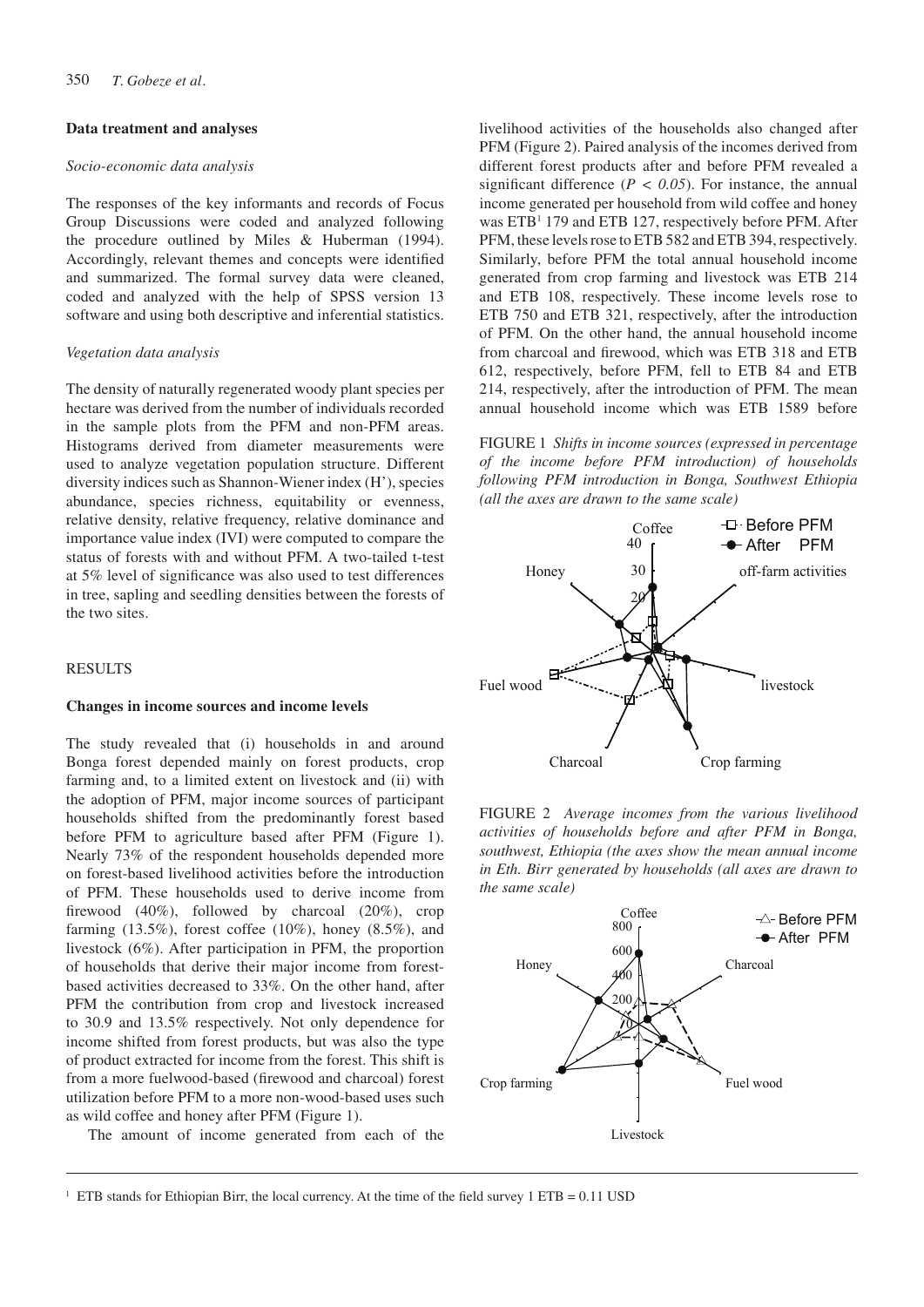the introduction of PFM increased to ETB 2433.6. The trend clearly shows major changes in households' income levels from the various livelihood activities following the introduction of PFM in Bonga.

#### **Changes in food security status and household assets**

The ability of households to produce enough to feed their family throughout the year was identified by key informants as the major indicator of the change in food security status of households in the study area. The majority of the respondents reported reduction in vulnerability to food insecurity following the introduction of PFM. Two-thirds of the respondents indicated that, before PFM, they were facing serious food shortages during the months of May and June. This figure decreased to 31% after the introduction of PFM. Major reasons attributed to the change were the introduction and promotion of non-forest-based livelihood activities and the accompanying training received that increased production and income levels. Eighty eight percent of the respondents reported that they had not gained any technical training and agricultural inputs support from any source before the introduction of PFM, while the remaining 12% asserted that they have had received technical assistance from the DOARD. Training provided to PFM participants focused on nursery and forest management, poultry production, beekeeping and the production of crops such as potato and various fruits. Besides, the trainees were assisted to have access to micro-credit. The training and the credit facilities enabled households to diversify their income sources, and increased household income level (Figures 1 and 2). This led to improvement in their asset base (Figure 3). The possession of poultry, shoat, equines, modern hives, traditional hives and cattle, increased with PFM. Total livestock holding increased from 3.9 before the introduction of PFM to 8.0. Respondents associated the above change mainly to the community development fund introduced by the PFM project and the savings and credit

FIGURE 3 *Changes in the number of households' possessions of various assets before and after PFM introduction in Bonga, southwest Ethiopia (all the axes are drawn to the same scale)*



scheme implemented by the project.

#### **Trends in forest products utilization**

Farmers continued collecting a number of forest products even after the introduction of PFM. The products collected were poles, lianas, timber, firewood, feed for animals, wild coffee, source materials for furniture and farm implements, traditional medicine, etc. With the introduction of improved beehives with PFM, apiary activities increased. Firewood collection for own consumption slightly increased though the amount collected for sale declined significantly as was found out during discussions with key informants and women groups.

The pattern of grazing inside the forest also changed. Before the introduction of PFM, 53% of the respondent households used to graze their cattle freely in the forest, whereas after PFM, only 12% of the respondents indicated that they still allowed their cattle to graze freely in the forest. Some began cut-and-carry system and gather grasses from the forest, mainly during dry season.

# **Attitude towards forest resources conservation and management**

Thirty seven percent of respondents considered PFM as extremely important for their livelihoods, while 49% rated it as important. Similarly, 59% and 41% of the respondents considered that PFM was extremely important and important for promoting forest conservation, respectively. Thus, most participants see PFM as an important arrangement for people and for the forests. Before the introduction of PFM, few of the communities assumed responsibility for protecting the forest against outsiders. The majority (96%) of the respondents pointed out that, following the adoption of PFM, they actively participated in nursery management, treeplanting activities, tending operations and forest protection activities. Nonetheless, some PFM participants reported loss of benefits. About 7%, 13.3% and 9.9% of respondents from the three forest user cooperatives indicated the loss of some kinds of benefit because of the introduction of PFM. These losses relate to the prohibition of timber-harvesting, charcoal making and firewood marketing. Some respondents in Sheka forest cooperative also complained that part of their agricultural land had been demarcated as part of the cooperative forest land without compensation.

#### **Impact on gender and ethnic equity**

Women and ethnic minority discrimination was common in the study area. Particularly, the focus group discussion described pre-project Menjas, one of the minority ethnic groups in Bonga, as extremely ostracized and marginalized group and known by the nick name 'fuelwood sellers', due to their high dependence on firewood and charcoal sale for livelihood. The Menjas were not able to sell other produces except firewood and charcoal because other tribes would not greet them, nor would they allow entering their houses.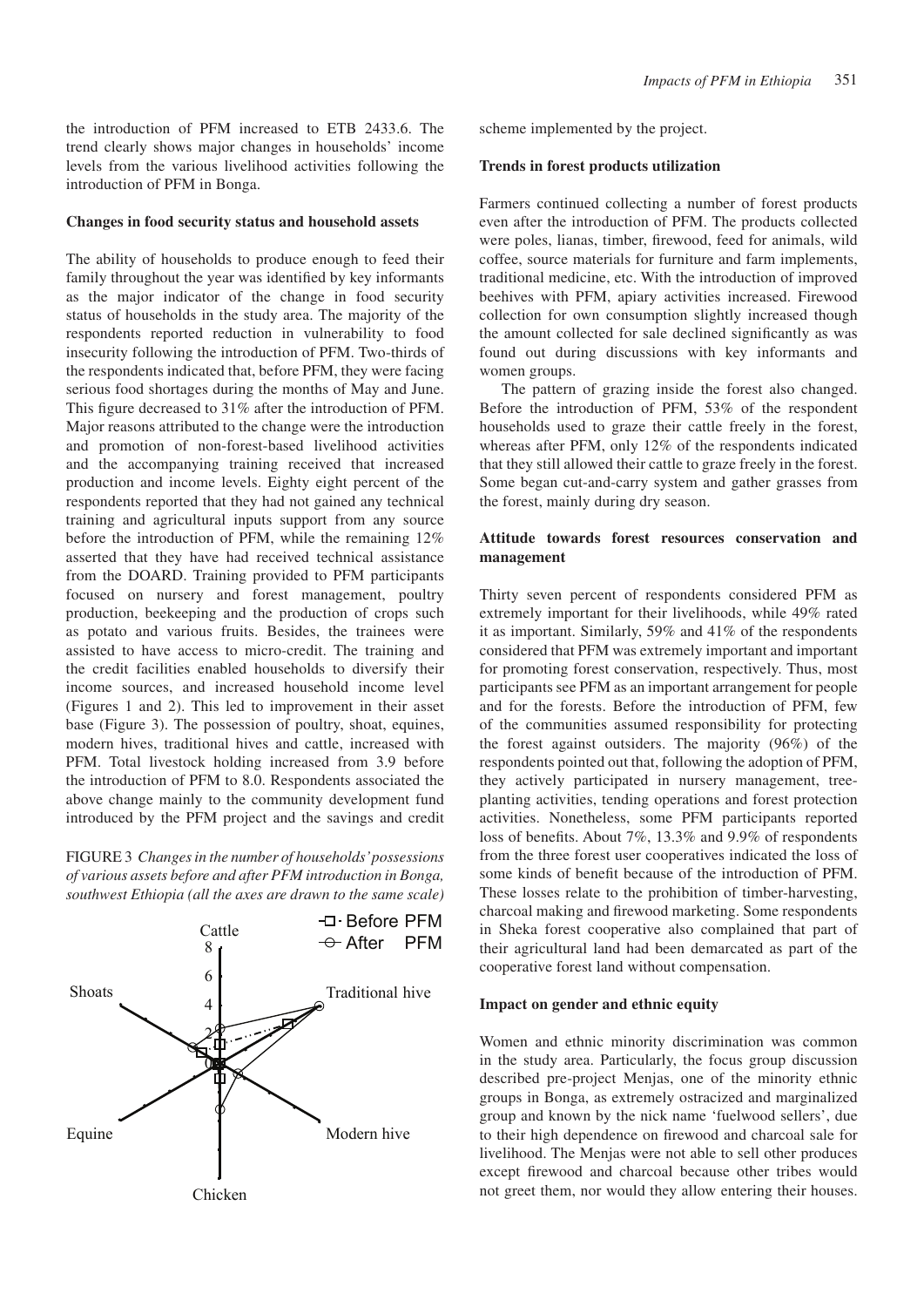The group was also alienated from participating in most development activities. After the introduction of PFM, 74%, 78% and 78% of the respondents believed that the Menjas are equal to others in decision making, benefit sharing and participation in forest and other development activities in the area, respectively. Nonetheless, 20%, 16%, 16% of the respondents feel that the Menjas are not still equal to others in decision making, benefit sharing and participation in development activities, respectively. Similarly, involvement of women in decision making, benefit sharing and role in forest management has shown improvement following the introduction of PFM (Table 1). As shown in the table, majority of the respondents perceived the changing role of women.

L., *Olea capensis* subsp*. macrocarpa,* and *Clausena anisata*  (Wild) Benth exhibited the most abundant seedlings in both forests.

#### *Basal area, abundance and IVI*

The mean basal areas were 19.6 and  $17.4 \text{ m}^2$  ha<sup>-1</sup> for the non-PFM and PFM forests, respectively. With respect to abundance *Schefflera abyssinica* (Hochst.ex. A. Rich.) Harms and *Millettia ferruginea* (Hochst.) Baker were the two most abundant in the PFM forest while *Margaritaria discoidea* (Baill.) followed by *Albizia gummifera* (Gmel.) C.A. Sm., *Celtis africana* Burmi. and *Ficus ovata* Vahl were the three most abundant in the non-PFM forest. In term of

Table 1 *Perceived change of the roles of women following the introduction of PFM in Bonga, Ethiopia*

|                                               |            | Improved          | Not improved |                   |  |
|-----------------------------------------------|------------|-------------------|--------------|-------------------|--|
| Types of Role in PFM                          | Number of  | Proportion $(\%)$ | Number of    | Proportion $(\%)$ |  |
|                                               | respondent |                   | respondent   |                   |  |
| Access to forest product                      | 62         | -67               | 31           | 33                |  |
| Access to credit                              | 60         | 65                | 33           | 35                |  |
| Participating in decision making              | 79         | 85                | 14           |                   |  |
| Access to meetings                            |            | 83                | 14           |                   |  |
| being a member of FUG                         | 79         | 85                | 14           |                   |  |
| Participating in own cash generating activity |            | 76                |              | 24                |  |

#### **Changes in forest conditions**

#### *Species composition and density*

A total of 52 woody species, representing 30 families, were recorded in the forest blocks under PFM and non-PFM (Appendix 1). Of the total woody species recorded, 51 of them were found in the forests of the PFM site, while only 43 were found in the forest of non-PFM sites. Of these 52 species, 42 were common to both places. Only one species encountered in the non-PFM forest was absent from the PFM forest, while 9 species found in PFM forest were not encountered in the non-PFM forest. The PFM forest had a higher Shannon-Wiener Diversity (H) index of 3.46 and a lower evenness (E) value of 0.61 than the non-PFM forest with 3.367 of H and 0.6586 of E, respectively.

In terms of tree density, there were 151 and 179 individuals ha<sup>-1</sup> in the PFM and non-PFM forests, respectively. These differences were not statistically significant (*P > 0.05*). For saplings, a total of 28 woody species were encountered in the PFM forest with the density of 1756 individuals ha-1. In the non-PFM forest, 26 woody species with the density of 1680 saplings ha<sup>-1</sup> were recorded. These differences were not statistically significant (*P > 0.05*). Concerning seedling population, a total of 29 seedlings of woody species were recorded in the PFM forest with the density of 5167 seedling ha<sup>-1</sup>. In the non-PFM forest a total of 26 seedlings of woody species with the density of 3258 seedling ha<sup>-1</sup> were recorded. The difference in seedling density  $ha^{-1}$  was statistically significant (*P < 0.05*). Three species, namely *Coffea arabica* 

Importance Value Index (IVI), *Schefflera abyssinica, Ficus sur* Forrsk.*, Cassipourea malosana* (Baker) Alston, *Croton macrostachyus* Del. and *Albizia gummifera* were the five most important species of the PFM site. In the non-PFM forest, *Ficus sur, Margaritaria discoidea, Albizia gummifera, Cordia africana* (Lam.)*, Millettia ferruginea* and *Schefflera abyssinica* were the five most important species. Those species comprised 32.8% and 29.5% of the total importance value indices in the PFM and non-PFM forest, respectively.

#### *Forest structure*

In both cases, the individual distribution in diameter classes displayed an inverted J-shape, showing a normal population structure (Figure 4). However, the PFM site showed a relatively higher proportion of seedling and sapling individuals. This indicates that the population of the PFM forest is more stable, and that reproduction, regeneration and growth of woody species are better in the PFM than in the non-PFM forests.

# **Challenges facing Bonga forest user cooperatives and the sustainability of PFM scheme**

PFM participants in Bonga both in group discussion and individual interview indicated that major challenges that PFM would encounter in the future may emanate mainly from the side of the Government. They suspect that the Government may not be strongly committed to PFM and may not allocate sufficient resources to monitor and support the initiative. Nor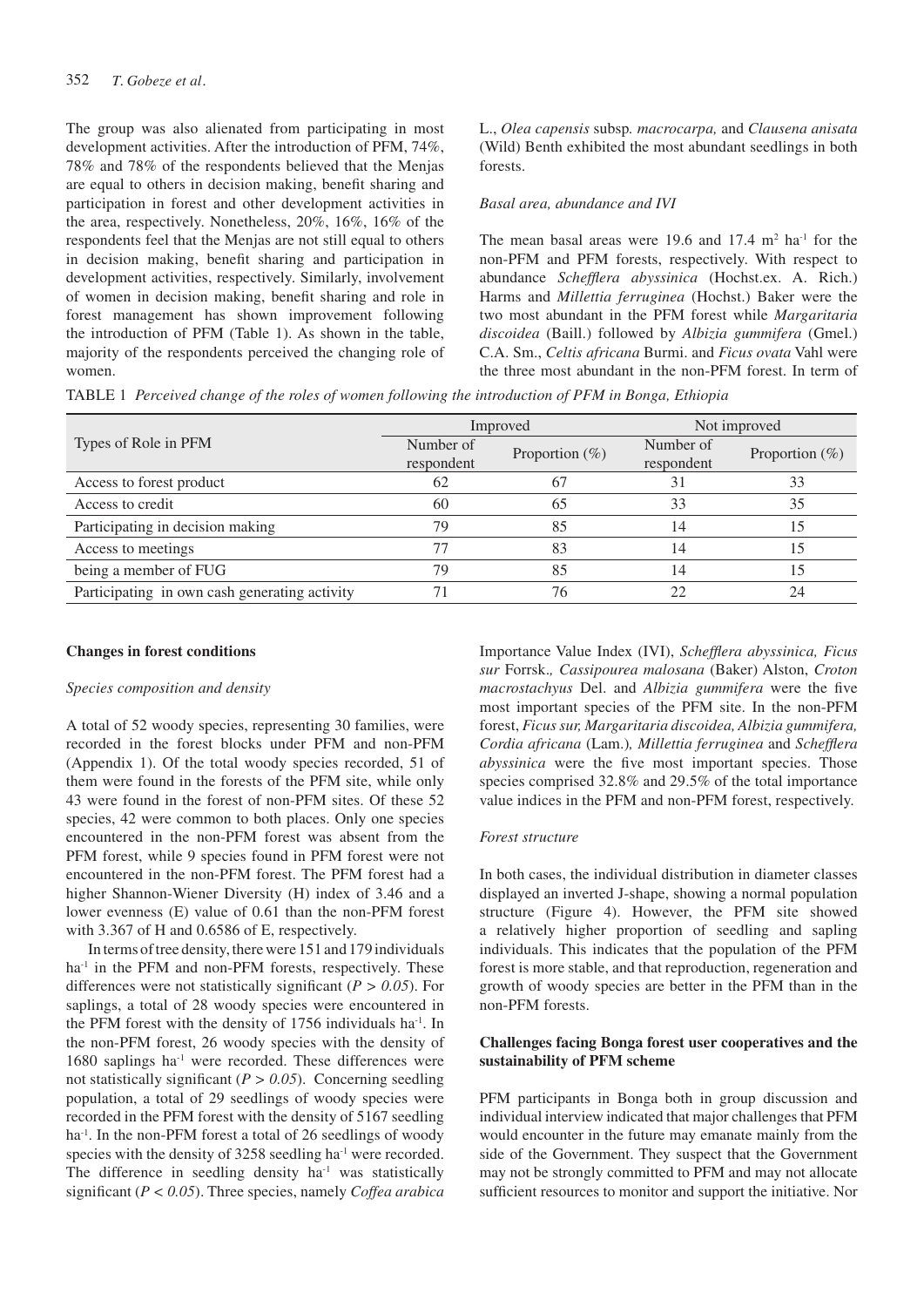FIGURE 4 *Diameter class distributions for naturally regenerating woody species in forests under PFM and non-PFM in Bonga, southwest Ethiopia (Diameter class: 1= seedling, class 2 sapling, 3 =10 - 19.9cm, 4 = 20 - 29.9 cm, 5 = 30 - 39.9cm, 6=40 - 49.9, 7 = 50 - 59.9cm, 8=60 - 69.9, 9 = 70 - 79.9, 10 = 80 - 89.9, 11= 90 - 99.9 and 12 =>100 cm)*



are there any signs of mainstreaming PFM as an alternative approach to managing forests in the country. Theoretically the government signed up agreement with FUGs to guarantee them a use right but government often fails to abide by the binding rules. For instance, the government is committed to conduct forest status monitoring every two years. But this has rarely been done. Support from the State is also unsatisfactory to provide legal assistance for forest users against encroachers and offenders. This is reflected in the judicial procedure, which is protracted**,** and decisions have reportedly been less deterrent. Because of the weak law enforcement, there is a continuous clash between members of FUGs and others on access to the forest and use of its products. Furthermore, some members of FUGs doubt the accountability of executive committee members of the cooperatives. They cite examples where some committee members have failed to timely repay the loans they took from the cooperative, and even some abandon their membership without paying back. In addition, the executive committees remain less transparent in deciding benefit sharing, allocating training opportunities, and in various decision making processes regarding responsibility sharing in managing the forest.

Despite the challenges surrounding the Bonga PFM, most respondents are optimistic about the sustainability of PFM. Those who doubt the sustainability of PFM base their pessimism on the perceived failures of the government structures to provide the required support. Nearly 83%, 72%, 85%, of the respondents from the three Forest Users Cooperatives believe that PFM is sustainable and will last long after the PFM project life. They feel that these challenges would be resolved slowly over time as experiences build and the institutions strengthen through active community participation. Local government authorities are also optimistic regarding the sustainability of PFM and its impact on people and the forests.

## DISCUSSION

This study captured the impacts of PFM both on the participant local community's livelihoods and forest status in one of the pilot sites in Ethiopia where PFM has been introduced. The findings indicated that at the present pilot stage the introduction of PFM as a system of forest management appears to have achieved the dual purposes of positively affecting the forest (*i.e*. improved forest conservation and management) and livelihoods of the participant local communities. The continuity of these achievements hinges on the cooperation of the local people**,** which was won through the granting of userrights to the forest resources, and subsequent empowerment in decision-making regarding the forest.

Compared to the adjacent non-PFM forest site seedling and sapling densities are increasing in the PFM forests. Similarly, the vegetation population structure of the PFM forest exhibited a better structure that show a healthy population distribution across diameter classes compared with the non-PFM forest block. This seems to have been achieved because of the regulated access and the forest development works communities exercised in the forest. These findings conform to several similar studies in other countries. For instance, a study from Tanzania that compared vegetation structure before and after PFM reported a remarkable increase in the density of trees, seedlings and saplings following PFM introduction (Kajembe *et al*. 2005). Similarly, studies in various places throughout India (*e.g.* Gujarat, Andhra Pradesh, Haryana, Madhya Pradesh and West Bengal) have recorded improvements in productivity and diversity of vegetation following the introduction of PFM (Prasad 1999). A study in Ethiopia from the Adaba Dodolla PFM project also reported that seedlings were healthy as they had been neither trampled nor browsed, and more regeneration of indigenous plant species was observed in the PFM forest blocks (Bekele *et al*. 2004).

The study also showed that PFM has improved the asset base of participant households. For instance, the average total livestock holding increased after PFM introduction. Another study conducted in the Adaba Dodolla PFM project site also reported increase in livestock assets of project participant households over time, and this was attributed to better access to grazing within the forest (Bekele *et al*. 2007). The authors also cited this trend as a possible threat to the future of the forest. Unlike the case of Adaba Dodolla, the Bonga PFM project developed a land**-**use system, established a fodder bank and introduced cut-and-carry system of livestock feeding (FARM Africa 2002a). If these systems are properly attended the increasing number of livestock may not be a threat to Bonga PFM forest.

Another positive observation is that income generation from wood-based products significantly decreased since the introduction of PFM. This reduction is a good indicator of the success in regulating the forest destruction that is common in an open**-**access system. A similar study in Tanzania indicated that Community Based Forest Management (CBFM) is successfully regulating wood harvesting well within sustainable yield level (Blomley *et al*. 2007). Income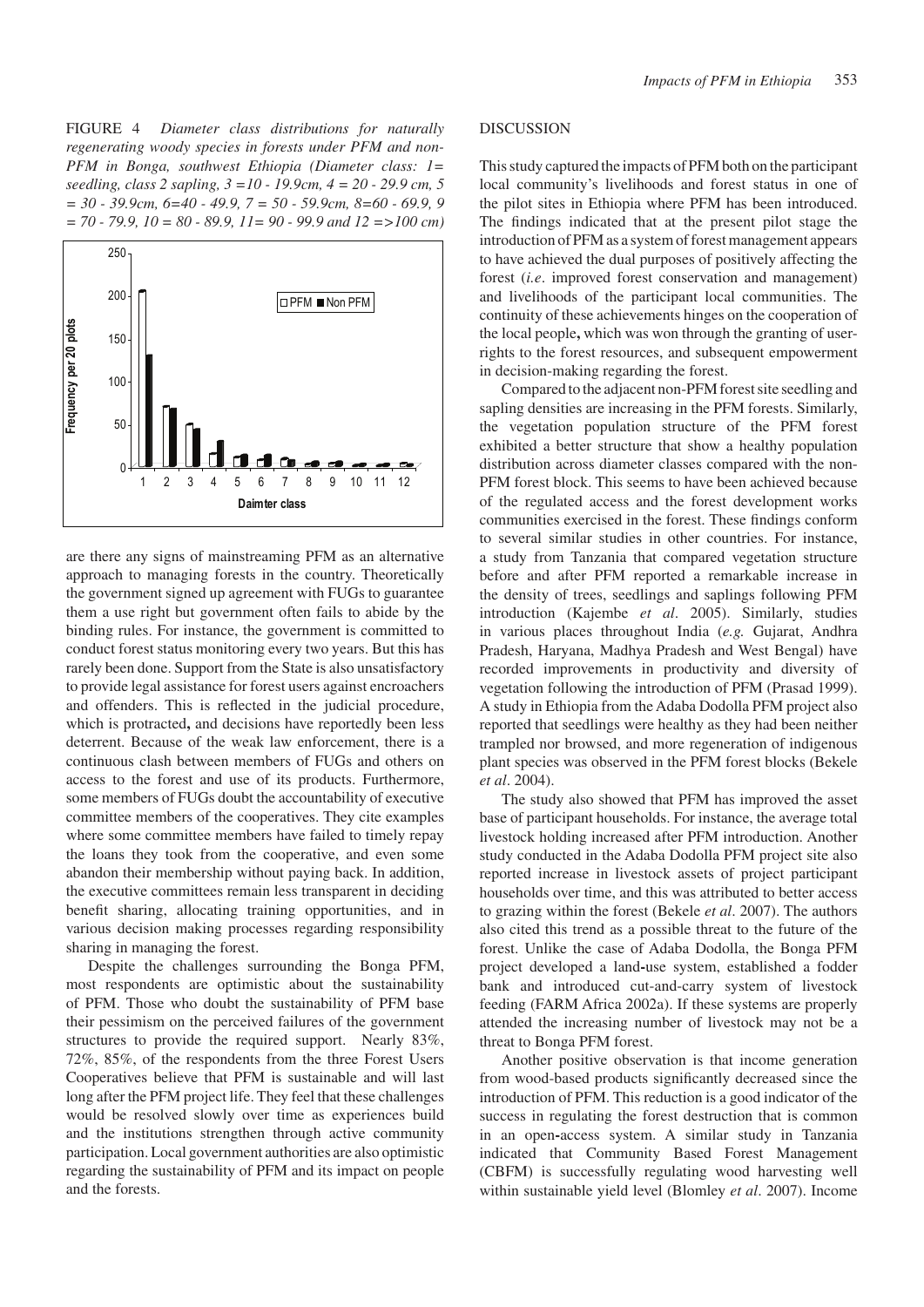levels have increased but their sources have shifted from predominantly forest dependence, to other diversified sectors or sub-sectors, such as agriculture and NTFPs. For instance, among the respondents 13% were not involved in agriculture before PFM, while they all began to take part in agriculturerelated activities following the introduction of PFM. The income derived from agriculture was 2.5 times more than the income derived from that same source before the introduction of PFM. This agrees with a study from Adaba Dodolla, which recorded higher income generated form agriculture by PFM households than by the non-forest user group (Bekele *et al.* 2007). Similarly, the extraction of forest coffee and honey from the forest increased following the introduction of PFM. These observations indicate the success of PFM in redirecting the income sources of the local community from destructive forest use to sustainable forest production system or other complementary activities. Such redirection and improvement of income sources have ultimately achieved better food security as was confirmed by respondents. A similar study conducted in Bangladesh, reported significant poverty reduction among participants in PFM (Safa 2004). Studies in Gujarat, Andhra Pradesh, Haryana, Madhya Pradesh and West Bengal in India recorded improvements in the form of increased income to members of community institutions, from non-timber forest products (Prasad 1999). A study in Adaba Dodolla, Ethiopia also found improvement in the livelihoods of participant households (Terefe 2002).

The Bonga PFM project has also helped in addressing challenges of ethnic and gender inequity in the area. Men and women equally qualified for membership in forming FUGs and FUC provided that they fulfill other criteria for membership. Both men and women equitably shared responsibilities of managing the forest and the benefits accruing from the forest. Men and women also have equal right of vote and participation in FUCs administration. For instance, female members make up *ca*. from 16 to 62% of the three selected FUCs for the study. Similarly, women make up between 14 and 29% of the members of executive committees in the three FUCs of Bonga PFM. Similarly, regardless of ethnic belongingness individuals participated in the project under equal membership right, benefit sharing, voting and other administrative duties within FUCs. These have been confirmed by most of the respondents belonging to the different ethnic groups, and also by men and women respondents. The study on the future scenario of Chilimo Forest which is being managed by FUCs indicated that with out PFM, the resource base would have been severely degraded in less than ten years, and PFM would constitute a win-win scenario for forest and forest dwellers (Kassa *et al*. 2009). In agreement with this study in Chilimo, the present study also reflected an optimistic view of participants on sustainability of PFM arrangements.

# **CONCLUSIONS**

Although much remains to be studied about the impacts of PFM on forests and livelihoods in Ethiopia, the findings of this study indicate the potential of PFM as a vehicle to promote sustainable forest management provided that the capacity of institutions at local level is built and the Government is committed to supporting them. Based on the results of this study, it can be said that PFM is good both for the forest and for the participating people. With regard to the forest, increased seedling and sapling populations were observed in PFM blocks, compared to forests outside PFM. PFM also empowered local people as it enabled them to organize themselves and enhance their participation in decision making regarding the management of the forest resources. Thus, free access to the forest has been regulated well than before. PFM also benefited the people as increased and more diversified income source led to better asset accumulation, and less dependence on the forest. Increased income in the case of Bonga PFM project originated mainly from agriculture, and not from the forest. This indicates that if designed properly, complementary activities to diversify income could help reduce pressure on the forest. However, it can also shadow the potential that forests can play in livelihoods. Thus an appropriate balance is needed to maximize benefits from the forest resources as well so that communities would also have economic incentives to responsibly manage forests. The sustainability of PFM depends on the transparent partnership between the members of the forest users and their leaders on the one hand and between their institutions notably FUGs or FUCs and the State on the other. The State should show its commitment to supporting the efforts of communities and their institutions to responsibly mange these resources by creating enabling environments and ensuring technical and legal support to these institutions in their efforts to become strong and accountable to communities. Although the majority of the PFM members are optimistic about the sustainability of PFM, the post project sustainability of PFM requires monitoring and targeted support, and the Government needs to mainstream PFM as one possible scheme in managing the country's dwindling forest and woodland resources.

#### ACKNOWLEDGEMENTS

We acknowledge the financial support of Wondo Genet College of Forestry and Natural Resources of Hawassa University from its Sida funded development oriented action research programme. We also acknowledge the support from project office of FARM Africa Bonga site and staff of the Ministry of Agriculture and Rural Development of Benchi Maji zone, Bonga district. We would like to thank all the farmers who participated in the discussions and interviews for their time and kind cooperation.

### **REFERENCES**

ACHALU, N. 1995. *A monographic review on Juniperus excelsa*. Alemaya University of Agriculture, Ethiopia. 41 pp.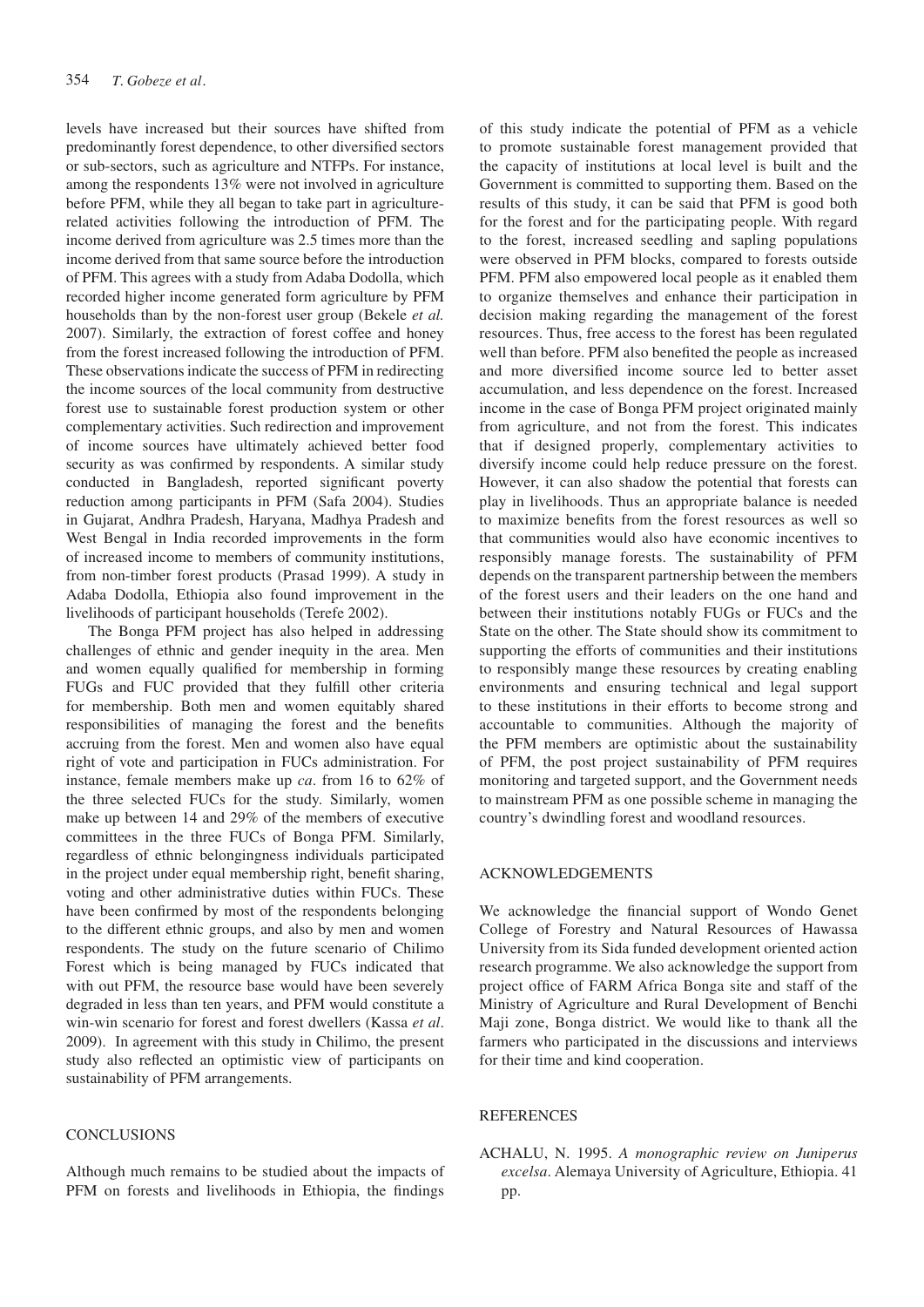- BEKELE, A., BIRNIE, A. and TENGNÄS, B. 1993. *Useful Trees and Shrubs for Ethiopia*: *Identification, propagation and Management for Agricultural and Pastoral Communities.* Regional Soil Conservation Unit, Swedish International Development Authority (SIDA). Technical Handbook No 5. Nairobi, Kenya.
- BEKELE, M. 2003. *Forest property Rights, the Role of the State, and Institutional Exigency: the Ethiopian Experience.* Doctoral dissertation, Swedish University of Agricultural Sciences, Uppsala, Sweden.
- Bekele, M., H. Kassa, and B. Campbell. (in press). Reading the Landscape Past. Explaining Inadequate Tree Planting in Ethiopia. *Environment and History.*
- BEKELE, T., LEMENIH, M., TADESSE, T. and AMAHA, A. 2007. Determining Forest Carrying capacity in PFM/JFM sites: the case of Adaba- Dodolla Forest. In: KELBESSA, E. and De STOOP, C. (eds.) *Participatory forest management (PFM), Biodiversity and livelihoods in Africa*. Proceedings of the International Conference, 19-21 March 2007. FARM Africa/SOS Sahel, Addis Ababa, Ethiopia. 202-213 pp.
- BEKELE, T., SENBETA F. and AMEHA, A. 2004. Impact of Participatory Forest Management Practice in Adaba-Dodolla Forest Priority Area of Oromia, Ethiopia. *Ethiopian Journal of Natural resource* **6**(1): 89 - 109.
- BLOMLEY, T., RAMADHNI, C., MESHACK, L. MBWAMBO, M. and SIANGA, C. 2007. From project to Programme: Experiences with Mainstreaming and institutionalizing PFM in Tanzania. In: KELBESSA, E. and De STOOP, C. (eds.) *Participatory forest management (PFM), Biodiversity and livelihoods in Africa*. Proceedings of the International Conference, 19- 21 March 2007. FARM Africa/SOS Sahel, Addis Ababa, Ethiopia. 214-225 pp.
- BOGNETTEAUL, E., ABEBE, H. and WIERSUM, F. 2007. Linking forests and People: A potential for sustainbale development of the South-West Ethiopian highlands Non-Timber Forest Products. In: KELBESSA, E. and De STOOP, C. (eds.) *Participatory forest management (PFM), Biodiversity and livelihoods in Africa*. Proceedings of the International Conference, 19-21 March 2007. FARM Africa/SOS Sahel, Addis Ababa, Ethiopia. 36-53 pp.
- DERERO, A. 1998. *Natural Regeneration in Broad-leaved Afromontane Rain forest, South West Ethiopia*. MSc thesis ISSN 1402- 201x (1998-29).Swedish University of Agricultural sciences, Sweden.
- EDWARDS, S., MESFIN, T. and HEDBERG, I. (eds). 1995. *Flora of Ethiopia and Eritrea*, *vol. 2. Part 2*. The National Herbarium. Addis Abeba University/Department of Systematic Botany, Uppsala University, Addis Ababa/ Uppsala, 456 pp.
- EDWARDS, S., MESFIN, T. SEBSEBE, D. and HEDBERG, I. (eds). 2000. *Flora of Ethiopia and Eritrea*, *Vol. 2, Part 1: Magnoliaceae to Flacourtiaceae.* The National Herbarium, Addis Abeba University/Department of Systematic Botany, Uppsala University, Addis Ababa/ Uppsala, 532 pp.
- EDWARDS, S., SEBSEBE, D. and HEDBERG, I. (eds). 1997. *Flora of Ethiopia and Eritrea, vol. 6.* The National Herbarium. Addis Abeba University/Department of Systematic Botany, Uppsala University, Addis Abeba/ Uppsala, 586 pp.
- FAO. 2002. *FAOSTAT on-line statistical service*. http://apps. fao.org, accessed April 2.
- FAO. 2006. *Global forest resources assessment 2005: Progress towards sustainable forest management.* FAO Forestry Department. FAO Forestry Paper 147. Rome, Food and Agriculture Organization of the United Nations.
- FARMAFRICA. 2002a. *Bonga integrated participatory forest management and reproductive health project phase II, Project amendment.* FARM Africa/SOS Sahel, Addis Ababa, Ethiopia.
- FARMAFRICA. 2002b. *Articulating Rights and Responsibilities in co-management of forest, the case of Chilimo and Bonga state forests*. FARM Africa/SOS Sahel Addis Ababa, Ethiopia.
- FISSHER, R. J. 1999. Decentralization and development of forest management in Asia and the Pacific. *International Journal of Forestry and Forest Industry*, **50**(99): 3-5.
- KAJEMBE, G.C., NDUWAMUNGU, N. and LUOGA, E.J. 2005. *The impact of community-based forest management and joint forest management on the forest resource base and local people's livelihoods: Case studies from Tanzania.* Centre for Applied Social Studies, University of Zimbabwe/Programme for Land and Agrarian Studies, University of the Western Cape., Commons southern Africa occasional paper; no. 8. Harare, Zimbabwe.
- Kassa, H. B., Campbell, M., Sandewall, M., Kebede, Y., Tesfaye, G., Dessie, A., Seifu , M., Tadesse, E., Garedew and Sandewall, K. 2009. Building future scenarios and uncovering persisting challenges of participatory forest management in Chilimo Forest, Central Ethiopia. *Journal of Environmental Management* **90**:1004–1013.
- KELBESSA, E. and SOROMESSA, T. 2004. *Biodiversity, ecology and regeneration studies in Bonga, Borana and Chilimo*. Technical Report for FARM Africa/SOS Sahel, Addis Ababa, Ethiopia.
- KELECHA, W. 1987. *A Glossary of Ethiopian Plant Names*: 4th edition, Revised and Enlarged. Addis Ababa, Ethiopia.
- Khanal, K.P. 2007. Participatory Forestry and its Contribution to the Livelihood of Rural Poor. In: KELBESSA, E. and De STOOP, C. (eds.) *Participatory forest management (PFM), Biodiversity and livelihoods in Africa*. Proceedings of the International Conference, 19-21 March 2007. FARM Africa/SOS Sahel, Addis Ababa, Ethiopia. 54-61 pp.
- MILES, M. and HUBERMAN, A. M. 1994. Data management and analysis methods. In: *Handbook of Qualitative Research,* Thousand Oaks, Sage Publications. 90-165 pp.
- Ministry of Finance and Economic Development (MOFED). 2006. *Ethiopia: Building on Progress. A Plan for Accelerated and Sustained Development to End Poverty (PASDEP) (2005/06-2009/10).* Volume I: Main Text. Addis Ababa, Ethiopia.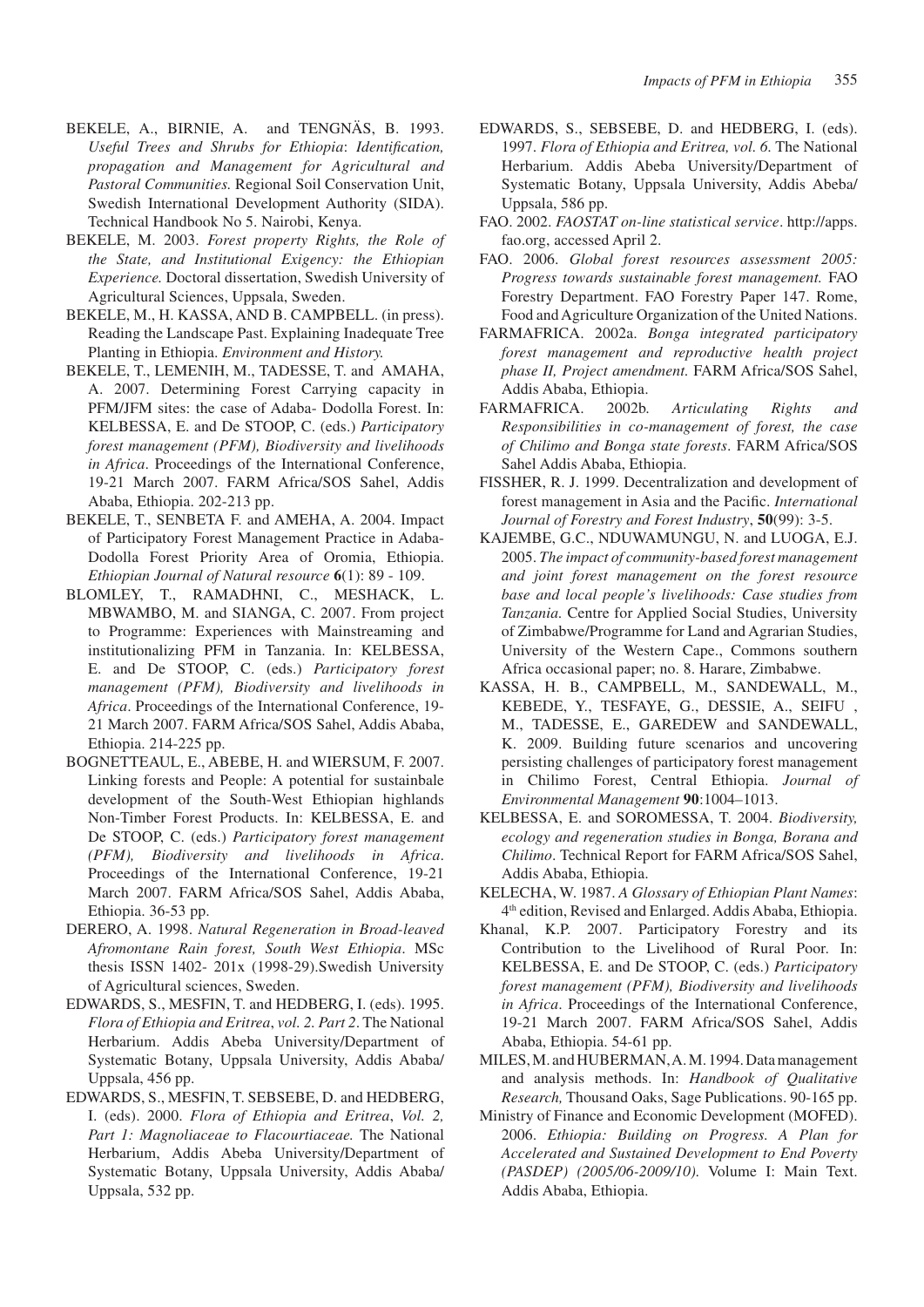- POHJONEN, V. and PUKKALA, T. 1990. *Eucalyptus globulus* in Ethiopian forestry. *Forest Ecology and Management* **36**: 19-31.
- PRASAD, R.1999. Joint forest management in India and the impact of state control over non-wood forest products. *International journal of forestry and forest industry*, **50**  (198): 58-62.
- REUSING, M. 1998. *Monitoring of Natural High Forests in Ethiopia*. Ministry of Agriculture and GTZ, Addis Ababa, Ethiopia
- SAFA, M.S. 2004. The effect of participatory forest management on the livelihoods and poverty of settlers in a rehabilitation program of degraded forest in Bangladesh. *Small Scale Forest Economics, Management and Policy* **3**(2): 223-238
- SENBETA, F. 2006.*Biodiversity and ecology of Afromontane rainforests with wild Coffea arabica L. populations in Ethiopia*. Ecology and Development Series No. 38. Cuvillier Verlag Göttingen, Germany.
- TEMESGEN, T., IRWIN, B. JORDAN, G. and MCKEE J. 2007. Forests, use them or lose them, an argument for promoting forest-based livelihoods Rather than Alternative Non-forest-based Livelihoods Within PFM programmes. In: KELBESSA, E. and De STOOP, C. (eds.) *Participatory forest management (PFM), Biodiversity and livelihoods in Africa*. Proceedings of the International Conference, 19-21 March 2007. FARM Africa/SOS Sahel, Addis Ababa, Ethiopia. 7-17 pp.
- TEREFE, T. 2002. Forest dwellers' association (WAJEB) as an approach in participatory forest management: The case of Adaba-Dodla. MSc thesis reports No 2002:61. Sewdish University of Agricultural sciences, Sweden.
- WBISPP. 2004. *A National strategic plan for the biomass energy sector*. Addis Ababa, Ethiopia.
- WHO. 2002. *WHO traditional medicine strategy 2002-2005*. WHO/EDM/TRM/ 2002, Geneva
- WILY, L.A. 2002. *Participatory Forest Management in Africa. An Overview of Progress and Issues.* Community Based Natural Forest Management Network (CBNM). http://www.cbnrm.net/pdf/aldenwily\_l\_002\_cfm.pdf, Accessed April 5.
- YEMSHAW, Y. 2002. Overview of forest policy and strategy issues in Ethiopia. In: TEKETAY, D. and YEMSHAW, Y. (eds.) *Forests and Environment*. Proceedings of the fourth Annual Conference, Forestry Society of Ethiopia, 14-15 January 2002, Addis Ababa, Ethiopia. 8-15 pp.
- YERDAW, E. 2002. Restoration of native woody-species diversity, using plantation species as foster trees, in the degraded highlands of Ethiopia. PhD thesis, University of Helsinki, Helsinki, Finland.
- YINGER, H., KELBESSA, E., BEKELE, T. and ERMIAS, L. 2007. Ethnoverterinary medicinal plants at Bale Mountains national Park. Ethiopia. *Journal of Ethnopharmacology* **112**: 55-70.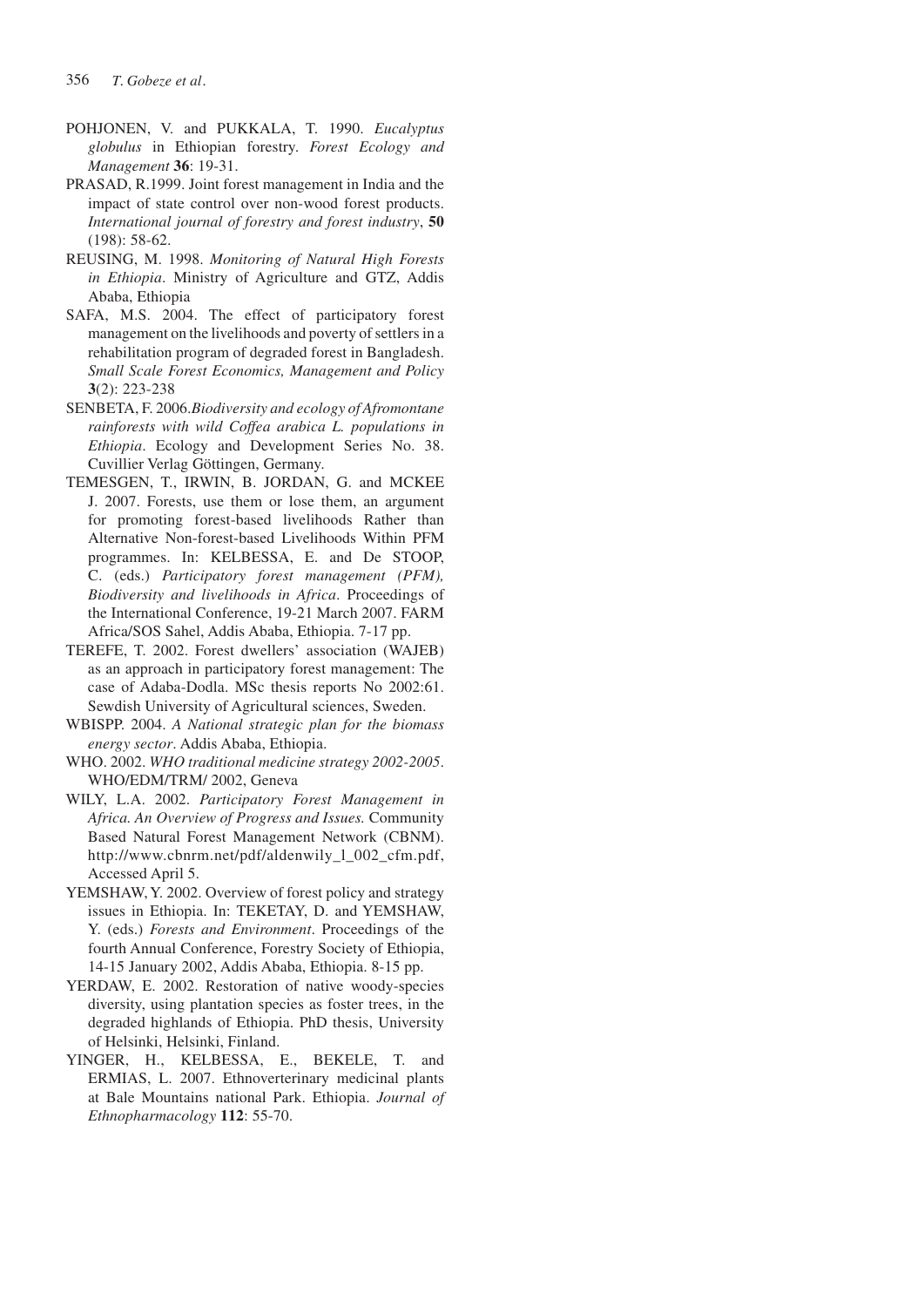| No.           | <b>Species full name</b>                                 | <b>Family name</b> | Local name    | Life form  | <b>PFM</b>                                 | <b>Non</b><br><b>PFM</b>         |
|---------------|----------------------------------------------------------|--------------------|---------------|------------|--------------------------------------------|----------------------------------|
| $\mathbf{1}$  | Albizia gummifera (Gmel.) C.A.Sm                         | Fabaceae.          | Caatto        | Tree       | $^{+}$                                     | $^{+}$                           |
| 2             | Allophylus abyssinicus (Hochst.) Radlk.                  | Sapindaceae        | Shee'oo       | Tree       | $^{+}$                                     | $^{+}$                           |
| 3             | Pouteria adolfi-freiderici (Engl.) Robyns & Gilbert      | Sapotaceae         | Kerero        | Tree       | $^{+}$                                     |                                  |
| 4             | Apodytes dimidiata E.Mey.ex Arn                          | Icacinaceae        | wundifo       | Tree/shrub | $+$                                        | $^{+}$                           |
| $\mathfrak s$ | Bersama abyssinica Fresen.                               | Melianthaceae      | Booqqoo       | Tree/shrub | $^{+}$                                     | $^{+}$                           |
| 6             | Brucea antidysentrica J.F. Mill.                         | Simaroubaceae      | Nuuqqishoo    | Tree/shrub | $+$                                        |                                  |
| 7             | Canthium oligocarpum Hiern                               | Rubiaceae          | Xiixiribboo   | Tree       | $^{+}$                                     | $^{+}$                           |
| $8\,$         | Cassipourea malosana (Baker) Aliston                     | Rhizophoraceae     | Orooroo       | Tree       | $^{+}$                                     | $^{+}$                           |
| 9             | Celtis africana Burm.                                    | Ulmaceae           | Uffo          | Tree       | $^{+}$                                     | $^{+}$                           |
| 10            | Clausena anisata (Wild.) Benth                           | Rutaceae           | Washo         | shrub/Tree | $+$                                        | $^{+}$                           |
| 11            | Coffea arabica L.                                        | Rubiaceae          | limich        | shrub/Tree | $^{+}$                                     | $\pm$                            |
| 12            | Combretum molle                                          | Combretaceae       | <b>Bunoo</b>  | Tree       | $^{+}$                                     | $\! + \!$                        |
| 13            | Cordia africana Lam.                                     | Boraginaceae       | Gudimacho     | Tree       | $^{+}$                                     | $\ddot{}$                        |
| 14            | Croton macrostachyus Del.                                | Euphorbiaceae      | DI'oo         | Tree       | $^{+}$                                     | $^{+}$                           |
| 15            | Dombeya torrida (J.F.Gmel.) Bamps                        | Sterculiaceae      | Waagoo        | Shrub      | $^{+}$                                     | $^{+}$                           |
| 16            | Dracaena fragrans (L.) Ker-Gawl.                         | Dracenaceae        | Shawko        | Tree/shrub | $^{+}$                                     | $^{+}$                           |
| 17            | Dracaena Steudneri Engl.                                 | Dracenaceae        | Emoo          | Tree/shrub | $^{+}$                                     | $^{+}$                           |
| 18            | Ehretia cymosa Thonn.                                    | Boraginaceae       | Yudo          | Shrub      | $^{+}$                                     | $\! + \!$                        |
| 19            | Ekeberigia capensis Sparrm.                              | Meliceae           | wagamo        | Tree       | $^{+}$                                     | $^{+}$                           |
| 20            | Euporbia ampliphyll Pax                                  | Euphorbiaceae      | Gachoo        | Tree       | $^{+}$                                     | $\overline{\phantom{a}}$         |
| 21            | Ficus ovata Vahl                                         | Moraceae           | Caarro        | Tree       | $+$                                        | $^{+}$                           |
| $22\,$        | Ficus sur Forrsk.                                        | Moraceae           | Capharoo      | Tree       | $^{+}$                                     | $\pm$                            |
| 23            | Galiniera saxifraga (Hochst.) Bridson                    | Rubiaceae          | Diidoo        | Tree       | $^{+}$                                     | $^{+}$                           |
| 24            | Ilex mitis (L.) Radlk.                                   | Meliaceae          | Shahino       | Tree       | $^{+}$                                     | $\overline{\phantom{a}}$         |
| 25            | Juniperus procera Endl.                                  | Cuppressaceae      | Kubbi cido    | Tree       | $^{+}$                                     | $\overline{\phantom{0}}$         |
| 26            | Lepidotrichilia volkensilia (Gurke) Leory                | Meliaceae          | Keto          | Tree       | $^{+}$                                     | $+$                              |
| 27            | Macaranga capensis (Baill.) Sim                          | Euphorbiaceae      | Shakkiro      | Tree       | $^{+}$                                     | $^{+}$                           |
| 28            | Maesa lanceolata Forssk.                                 | Myrsinaceae        | Caggoo        | shrub/Tree | $^{+}$                                     | $^{+}$                           |
| 29            | Margaritaria discoidea (Baill.) Webster                  | Euphorbiaceae      | Gebo          | Tree       | $^{+}$                                     | $^{+}$                           |
| 30            | Millettia ferruginea (Hochst.) Baker                     | Fabaceae           | <b>Bibero</b> | Tree       | $^{+}$                                     | $^{+}$                           |
| 31            | Ocotea kenyensis (Chiov.) Robyns & Wilcz                 | Lauraceae          | Najjoo        | Tree       | $+$                                        | $\qquad \qquad -$                |
| 32            | Olea capensis subsp. macrocarpa (C. A. Wright)<br>Verdc. | Oleacea            | Shegeo        | Tree       | $^{+}$                                     | $\begin{array}{c} + \end{array}$ |
| 33            | Olea welwitschi (Knobl.) Gilg & Schellenb.               | Oleacea            | Yaho          | Tree       | $^{+}$                                     | $^{+}$                           |
| 34            | Oxyanthus speciosus DC.                                  | Rubiaceae          | Ophero        | shrub/Tree | $^{+}$                                     | $\overline{\phantom{a}}$         |
| 35            | Psychotria orophila Petit                                | Rubiaceae          | Aeimato       | shrub/Tree | $^{+}$                                     | $^{+}$                           |
| 36            | Phonex reclinata Jacq.                                   | Arecaceae          | Yebo          | Tree       | $^{+}$                                     | $^{+}$                           |
| 37            | Pittosporum viridiflorum Sims.                           | Pittosporaceae     | Sholloo       | Tree       | $^{+}$                                     | $^{+}$                           |
| 38            | Polyscias fulva (Hiern) Robyns                           | Araliaceae         | Kerasho       | Tree       | $^{+}$                                     | $^{+}$                           |
| 39            | Prunes africana                                          | Rosaceae           | Oomo          | Tree       | $^{+}$                                     | $^{+}$                           |
| 40            | Psidium guajava                                          | Myrtaceae          | Zeituna       | Shrub/Tree | $^{+}$                                     |                                  |
| 41            | Rhamnus prinoides L'Herit.                               | Rhamnaceae         | Gesho         | Shrub/Tree | $^{+}$                                     | $\overline{\phantom{a}}$         |
| 42            | Rothmaniaurcelliformis (Hiern) Robyns                    | Rubiaceae          | Diibo         | Shrub      | $^{+}$                                     | $^{+}$                           |
| 43            | Rytignia neglecta (Hiern) Robyns                         | Rubiaceae          | Naxxaachoo    | Shrub/Tree | $\overline{\phantom{a}}$                   | $^{+}$                           |
| 44            | Sapium ellipticum (Krauss) Pax                           | Euphorbiaceae      | Sheddoo       | Tree       | $^{+}$                                     | $^{+}$                           |
| 45            | Schefflera abyssinica (Hochst.ex.A. Rich.) Harms         | Araliaceae         | <b>Buto</b>   | Tree       |                                            |                                  |
| 46            | Syzygium guineense (Wild.) DC                            | Myrtaceae          | Yinoo         | Tree       | $^{+}$<br>$\begin{array}{c} + \end{array}$ | $^{+}$<br>$\boldsymbol{+}$       |
|               |                                                          |                    |               |            |                                            |                                  |

APPENDIX 1 *List of species encountered in forests under PFM and non-PFM in Bonga, southwest Ethiopia*.